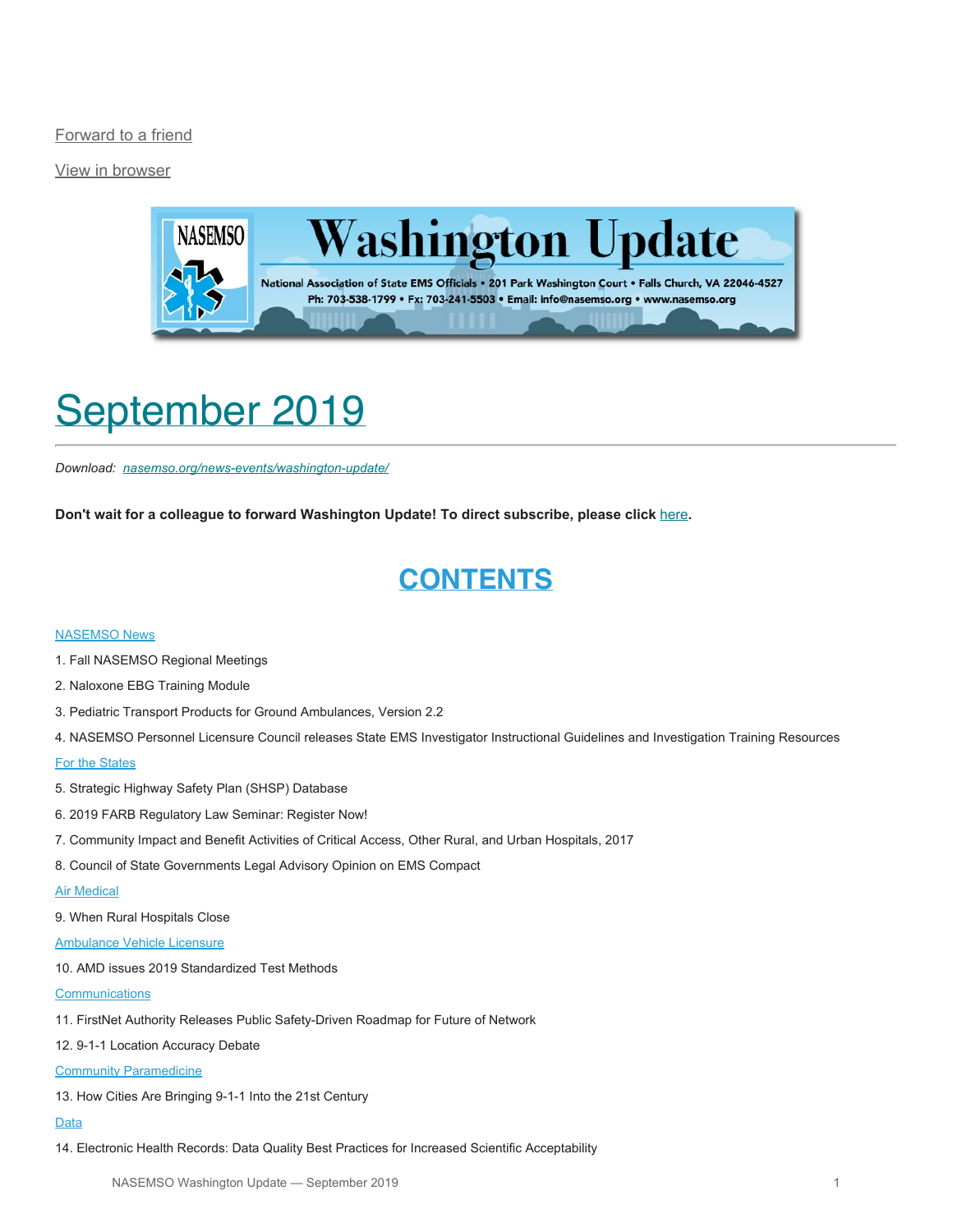#### 15. Linking Traffic Records in Pennsylvania

#### **[Health and Medical Preparedness](#page-6-0)**

- 16. Mass Casualty Trauma Triage: Paradigms and Pitfalls
- 17. FEMA Homeland Security Exercise and Evaluation Program (HSEEP) 2019 Review
- 18. Call for Abstracts: 2020 Preparedness Summit
- 19. Mass Attacks in Public Spaces
- 20. National Health Security Preparedness Index
- 21. Planning Guidance for a Nuclear Detonation
- 22. Naval Postgraduate Schools Center for Homeland Defense and Security Multi-Media Annotated Enhancement of Threat Assessment
- 23. FEMA's Planning Considerations: Evacuation and Shelter-in-Place Guidance
- 24. The Deadliest Flu: The Complete Story of the Discovery and Reconstruction of the 1918 Pandemic Virus
- 25. Five-Year Analysis Shows Continued Deficiencies in Antibiotic Development
- 26. The Current Ebola Outbreak and the U.S. Role: An Explainer
- 27. Chemical Suicides: Risk to Emergency Responders

#### [Pediatric Emergency Care](#page-9-0)

- 28. Children Count in Disasters
- 29. EMSC Program Reauthorization Act of 2019
- 30. NHTSA SCI Releases Report on 2016 Crash

#### [Rural EMS](#page-10-0)

- 31. Rural Community Ambulance Agency Transformation Resources
- 32. NPR Interviews Wyoming EMS Director on Rural EMS
- **[Industry News](#page-10-1)**
- 33. Distracted Driving a Threat to First Responders

#### [Resource Spotlight](#page-11-0)

- 34. Preventing Suicide Among Emergency First Responders
- 35. TRAIN Learning Network Offers Free Courses
- 36. Resilience Against Ransomware
- 37. Webinar on NFPA 3000: A Community Approach to Planning for Active Shooter/Hospital Events
- 38. Webinar on Social Media Monitoring in Public Health Emergencies

#### [Upcoming Events](#page-13-0)

[Contact NASEMSO](#page-15-0)

[Return to top ^](#page-0-0)

### <span id="page-1-0"></span>NASEMSO NEWS

### **1. Fall NASEMSO Regional Meetings**

Attend a NASEMSO Regional Meeting near you this fall! [Learn more](https://nasemso.org/news-events/meetings/).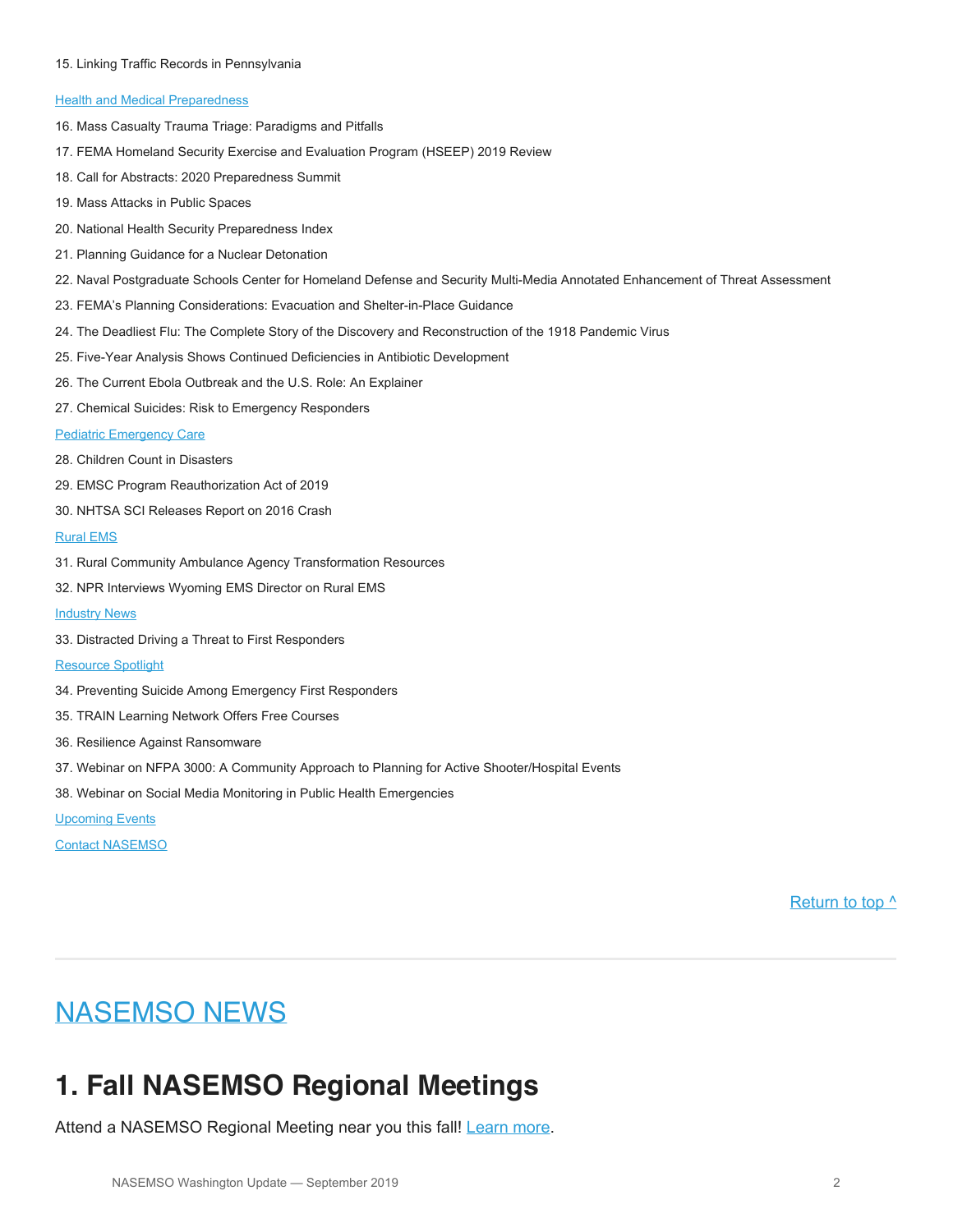## **2. Naloxone EBG Training Module**

NASEMSO recently released the fully narrated Evidence-Based Training for Emergency Response Providers in the Assessment and Treatment of Suspected Opioid Overdoses. The training module is geared to all emergency response providers who have prerequisite knowledge in airway management. Narrated by Dr. John Lyng, the training is based on the [Evidence-Based Guidelines for EMS Administration of Naloxone](https://www.tandfonline.com/doi/full/10.1080/10903127.2019.1597955) published in Prehospital Emergency Care (March 2019). The Naloxone EBG project was led by NASEMSO in collaboration with the National Association of EMS Physicians (NAEMSP) and the American College of Emergency Physicians (ACEP). The endeavor was funded by the National Highway Traffic Safety Administration (NHTSA) Office of EMS and the Health Resources and Services Administration, Maternal and Child Health Bureau's EMS for Children Program (EMSC). The training module and other project deliverables are available [here](https://nasemso.org/projects/naloxone-evidence-based-guidelines/).

## **3. Pediatric Transport Products for Ground Ambulances, Version 2.2**

NASEMSO has released the *Pediatric Transport Products for Ground Ambulances, Version 2.2* (August 2019). The document is a resource for EMS providers to determine existing options for securing infants and children who are transported by ambulance. Approximately 1.6 million children ages 0-13 are transported by ambulance each year in the United States. The Centers for Disease Control and Prevention (CDC) has noted that ambulances are 2.5 times more likely to be involved in a crash than an automobile. While ambulances are generally well-equipped to secure adult patients, many are lacking proper devices to secure their youngest patients whose varying sizes make the challenge even greater. In recent years, ambulance industry manufacturers have developed a variety of products to fill this gap, but the options to the purchaser can be confusing. NASEMSO created the *Pediatric Transport Products for Ground Ambulances* resource to minimize the confusion, by allowing the EMS industry to compare the products available.

Inclusion of a product in the *Pediatric Transport Products for Ground Ambulances* resource does not imply that it has been deemed "safe" or is endorsed by NASEMSO. Click here to access the list: *[Pediatric Transport Products for](https://nasemso.org/wp-content/uploads/Pediatric-Transport-Products-for-Ground-Ambulances-v2.1.pdf) [Ground Ambulances, Version 2.2](https://nasemso.org/wp-content/uploads/Pediatric-Transport-Products-for-Ground-Ambulances-v2.1.pdf)*.

Unfortunately, there are no minimum safety criteria to be included in the product list because such criteria have not been developed. NASEMSO hopes to fill this gap by organizing and leading a comprehensive crash-testing project to determine pass/fail criteria for these pediatric transport products. The project will be a collaborative effort involving national EMS organizations, manufacturers of the equipment (who will donate their devices for the crash testing research), safety engineers, and pediatric experts. For more information about the pediatric crash test project, contact Technical Project Lead Jim Green at [green@nasemso.org](mailto:green@nasemso.org).

## **4. NASEMSO Personnel Licensure Council releases State EMS Investigator Instructional Guidelines and Investigation Training Resources**

The Personnel Licensure Council has published its State EMS Investigator Instructional Guidelines and Investigation Training Resources to assist state EMS officials in developing or consuming the commercial products available for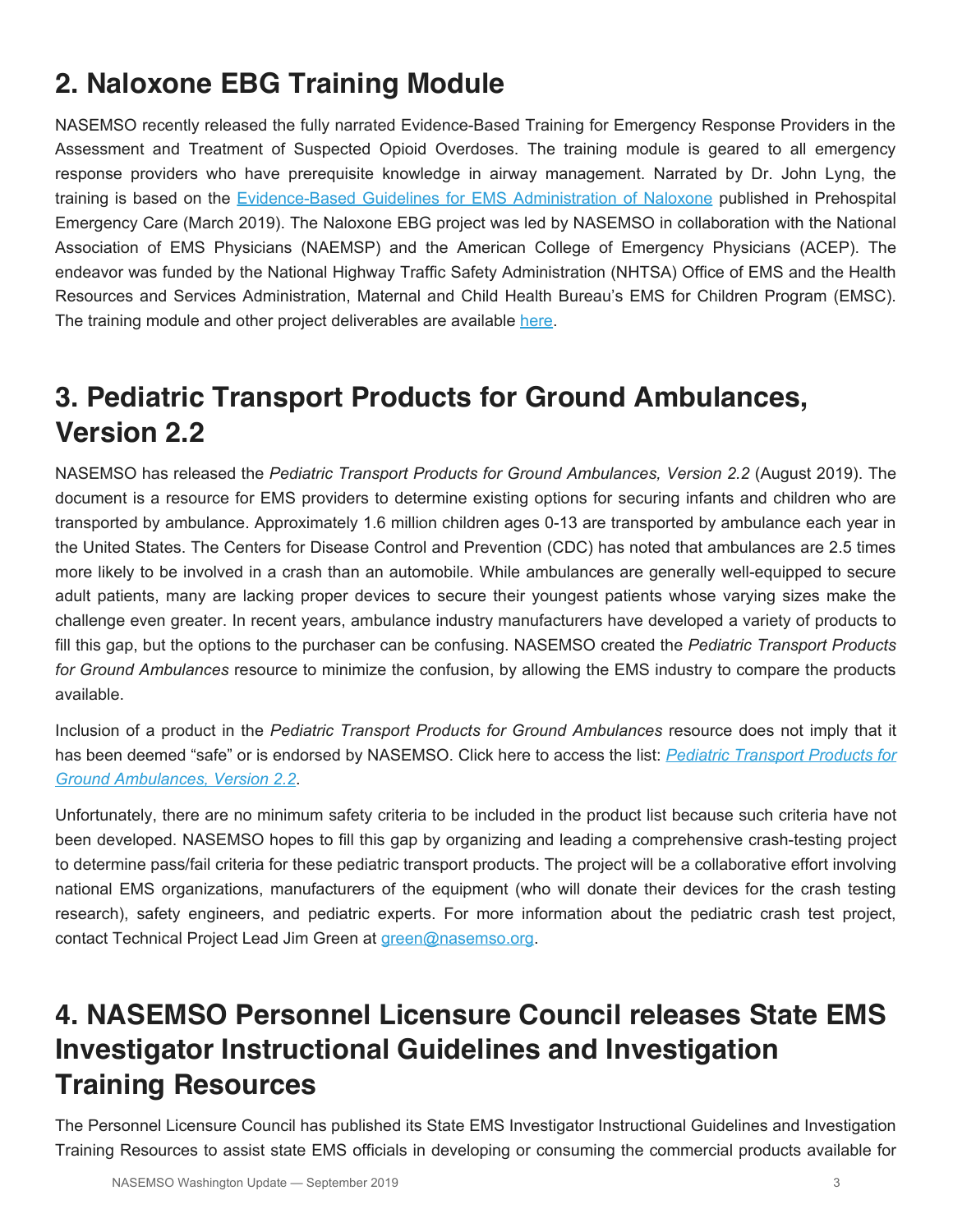training their licensure investigation staff. It provides an outline of the recommended content for such courses as well as a guide to resources known to exist. [Access the document](https://nasemso.org/wp-content/uploads/Investigation-Training-Recommendations-and-Resources-9-6-2019-Final.pdf).

Return to top  $\wedge$ 

## <span id="page-3-0"></span>FOR THE STATES

## **5. Strategic Highway Safety Plan (SHSP) Database**

The US DOT Federal Highway Safety Administration now offers a Strategic Highway Safety Plan (SHSP) Database containing key data from 52 state SHSPs about the data-driven approaches states are using to reduce roadway fatalities and serious injuries. The database includes information about emphasis area strategies and action plans; 4E safety partners; approaches states are using to update, implement, and evaluate plans; and much more. You can view your own or other states' plans in their entirety, or make specific selections about emphasis areas [here.](https://rspcb.safety.fhwa.dot.gov/shspsearch/statesearch.aspx) To view a report that shows only the states with EMS/Incident Management emphasis area content and the specific objectives included, click [here](https://nasemso.org/wp-content/uploads/SHSPs-with-IMEMS-Emphasis-Area-Content-2019-08.pdf).

## **6. 2019 FARB Regulatory Law Seminar: Register Now!**

The Federation of Associations of Regulatory Boards offers an annual Regulatory Law Seminar specifically tailored to attorneys who provide counsel to state agencies that license healthcare personnel and other state-regulated professions. This may be of interest to the individual(s) in your Office of Chief Counsel or Deputy/Assistant Attorney General that serves your state EMS office. Read more and register [here](https://farb.imiscloud.com/SharedContent/Events/Event_Display.aspx?EventKey=53760707-9e16-429e-ab6a-d991179bdca7&iSearchResult=true&WebsiteKey=6d5eb519-6383-47f7-b4d0-addc7060cddf).

## **7. Community Impact and Benefit Activities of Critical Access, Other Rural, and Urban Hospitals, 2017**

The Flex Monitoring Team has released a new report on the community impact and benefit activities of Critical Access Hospitals (CAHs), rural non-CAHs, and urban hospitals. The report enables State Flex Programs and CAH administrators to compare the community impact and benefit profiles of CAHs nationally to the performance of CAHs in their state. Access the report [here](http://www.flexmonitoring.org/wp-content/uploads/2019/07/community-state-impact-report-2017.pdf).

## **8. Council of State Governments Legal Advisory Opinion on EMS Compact**

A legal advisory opinion on the constitutionality of the EMS Compact is available [here.](https://nasemso.org/wp-content/uploads/REPLICA-Legal-Advisory-Opinion-Rulemaking.Revised.pdf)

Return to top  $\wedge$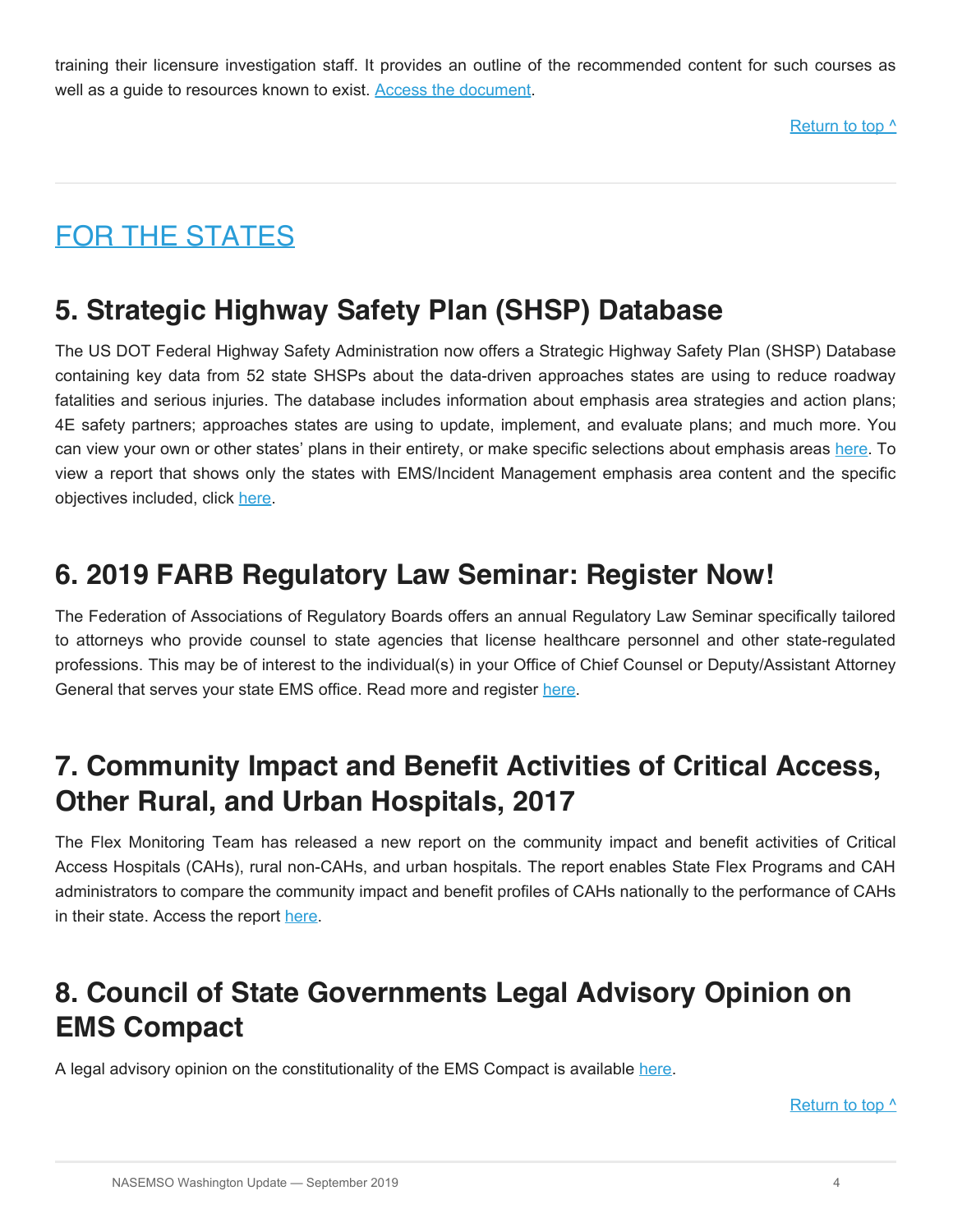## <span id="page-4-0"></span>AIR MEDICAL

### **9. When Rural Hospitals Close**

After rural hospitals close, one of the thorniest dilemmas communities face is how to provide emergency care, particularly for patients who require specialized expertise. In times of crisis, the local emergency workers can find themselves dealing with changing leadership, budgets and questions about where to take patients. Air ambulance companies are often seen as a key part of the solution. [Read more](https://www.npr.org/sections/health-shots/2019/08/18/751467075/no-mercy-after-the-hospital-closes- how-do-people-get-emergency-care).

[Return to top ^](#page-0-0)

## <span id="page-4-1"></span>AMBULANCE VEHICLE LICENSURE

### **10. AMD issues 2019 Standardized Test Methods**

NTEA's [Ambulance Manufacturers Division](http://www.ntea.com/amd) (AMD) revised [AMD Standardized Test Methods](http://www.ntea.com/NTEA/Who_we_are/Affiliate_divisions/AMD_Standardized_Test_Methods.aspx) — formerly known as AMD Standards — for 2019. Last updated in 2014, this document provides procedures to validate specific performance requirements of tests cited in governing ambulance standards. Key changes include reserving document numbers and adding a new AMD 028.

Return to top  $\wedge$ 

## <span id="page-4-2"></span>**COMMUNICATIONS**

## **11. FirstNet Authority Releases Public Safety-Driven Roadmap for Future of Network**

The First Responder Network Authority (FirstNet Authority) marked a significant milestone today with release of a new Roadmap for the future of FirstNet, the nationwide public safety broadband network.

Unveiled at the APCO International Conference and Expo in Baltimore, the FirstNet Authority Roadmap builds on the organization's nationwide engagement with public safety to gather feedback on the most important communications capabilities for their missions. Through hundreds of individual engagements, workshops, and summits with first responders, the FirstNet Authority developed prioritized technology areas to ensure the Roadmap reflects their specific communications needs. [Read more](https://www.firstnet.gov/network/roadmap).

## **12. 9-1-1 Location Accuracy Debate**

NASEMSO Washington Update — September 2019 **5** 5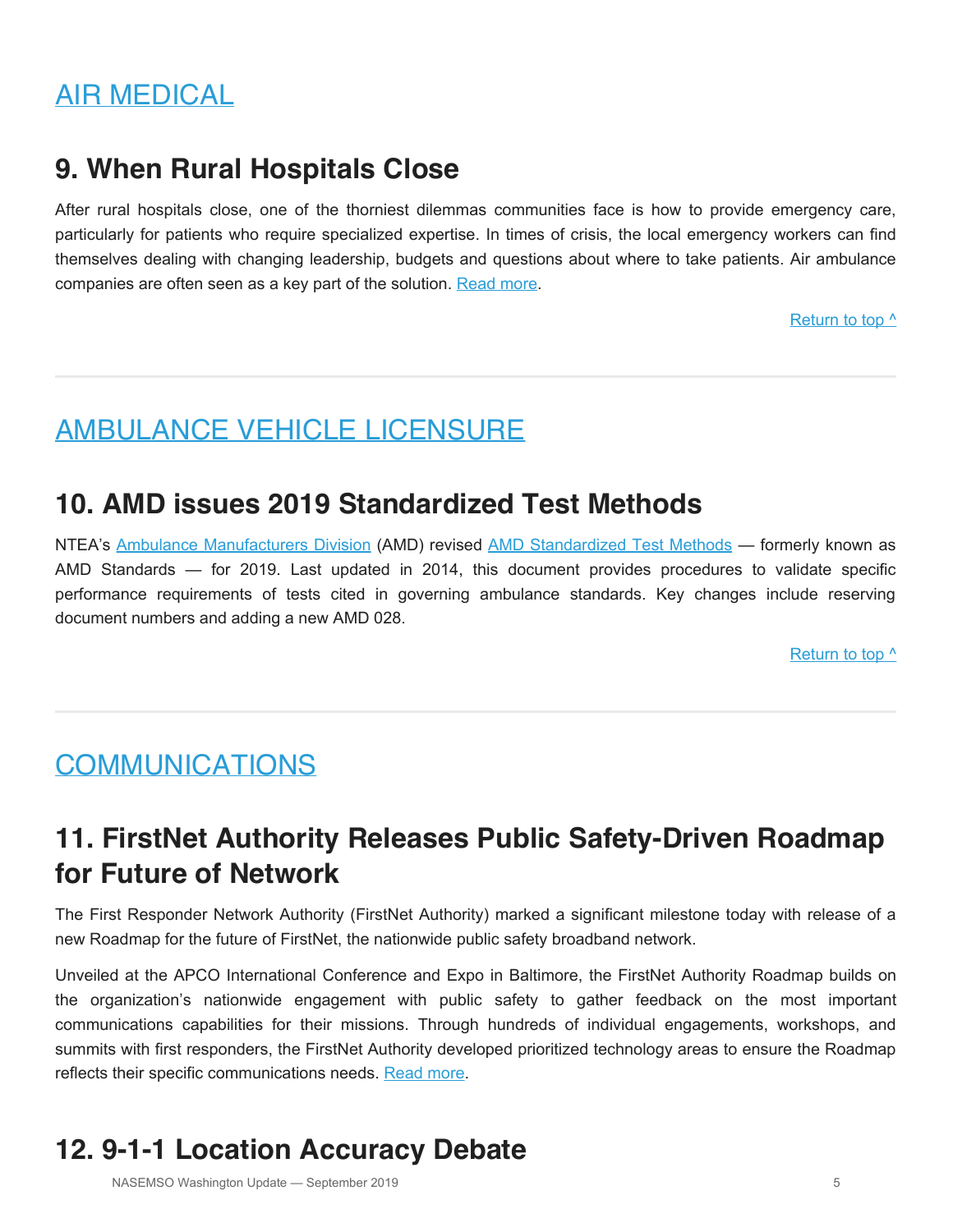NASEMSO Communications Technology Advisor Kevin McGinnis says that the nation's public safety representatives are preparing to engage again in the 9-1-1 location accuracy debate. The FCC is considering requests from commercial wireless carriers to extend a deadline on when the 25 largest population centers must be served by wireless service which can accurately locate a caller to 9-1-1. The current deadline, 2021, is supposed to see the establishment of a technological capability to allow dispatchers to know the "dispatchable location" of a caller in an urban area. That would be a specific building, and the office, suite, apartment, or other room designator in the building.

"Dispatchable location" is a gold standard substituted a few years back for X,Y and Z (height) axis distances from the caller's physical location in a building. Seeking the capability for determining "dispatchable location" delayed FCC implementation of its proposed standard for X,Y, and Z axis distances. The Z axis distance, the most controversial proposal, was 3 meters. This would allow determination of the caller's floor in a building in most case. Along with the X and Y distances, this would allow responders to locate a caller in most buildings.

In the intervening years, it has become evident that dispatchable location cannot be accurately determined by current technology in time for the 2021 deadline. However, current technology does enable X,Y, and Z axis distance determination to the standards originally proposed by the FCC. NASEMSO will continue to partner with the IAFC, IACP, and National Sheriff's Association in particular, and other public safety and EMS associations to urge the FCC to pursue the X, Y, and Z axis standards, a position it has held for several years.

Return to top  $\wedge$ 

### <span id="page-5-0"></span>COMMUNITY PARAMEDICINE

### **13. How Cities Are Bringing 9-1-1 Into the 21st Century**

Governing.com interviewed NASEMSO staff Kevin McGinnis and others on the evolution of community paramedicine programs across the United States. [Read more.](https://www.governing.com/topics/public-justice-safety/gov-911-systems.html)

Return to top  $\wedge$ 

## <span id="page-5-1"></span>**DATA**

## **14. Electronic Health Records: Data Quality Best Practices for Increased Scientific Acceptability**

The National Quality Forum (NQF) is ensuring that all Americans have safe, effective, and high-value healthcare relies on the transparency of valid healthcare quality information. Today, Electronic Health Records (EHRs) represent the primary means of capturing essential clinical and administrative data for patients. EHRs are widely used, with 86% of office-based physicians and 96% of acute care hospitals using EHRs to capture both structured and unstructured patient care data. EHRs are seen as a critical opportunity to address priorities for safety, improve<br>NASEMSO Washington Undate – Sentember 2019 NASEMSO Washington Update - September 2019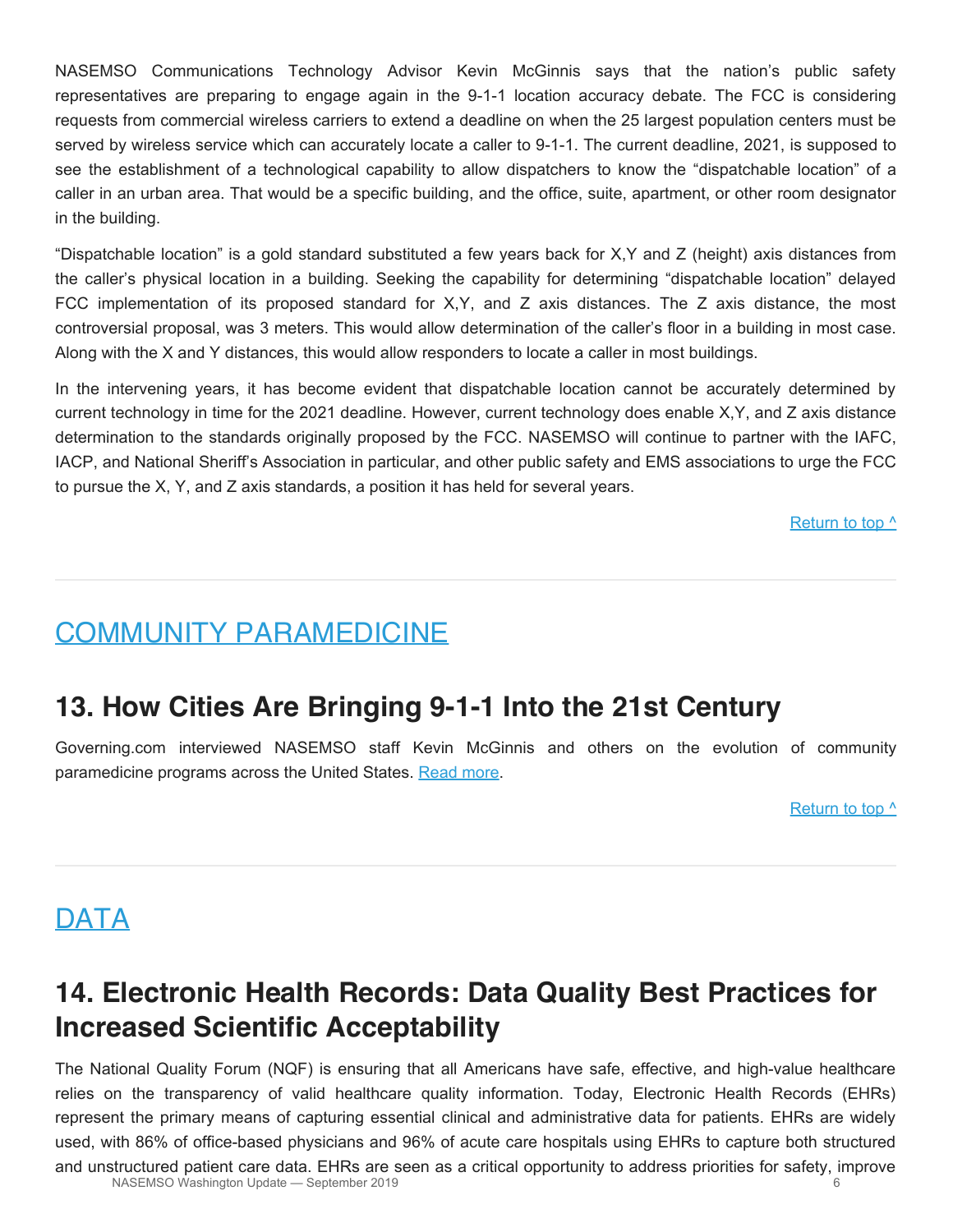quality, and alleviate burden. Click [here](https://nqf.informz.net/informzdataservice/onlineversion/ind/bWFpbGluZ2luc3RhbmNlaWQ9ODcxNDA5NSZzdWJzY3JpYmVyaWQ9MTAzMzExMTQ4MA==) to read more.

NQF will convene a technical expert panel (TEP) to identify the causes, nature, and extent of EHR data quality issues and recommend best practices for addressing these issues to increase scientific acceptability (i.e. reliability, validity), use and usability, and feasibility of eCQMs. Click [here](https://nqf.informz.net/informzdataservice/onlineversion/ind/bWFpbGluZ2luc3RhbmNlaWQ9ODcxNDA5NSZzdWJzY3JpYmVyaWQ9MTAzMzExMTQ4MA==) to learn more about how to get involved.

### **15. Linking Traffic Records in Pennsylvania**

Pennsylvania Traffic Records Integration Plan identifies the current state of Pennsylvania's traffic records system and provides a detailed integration plan that outlines barriers and benefits of integrating component data systems. In its review of linked datasets in other states and countries, the report found

the most commonly linked data sets are crash records and hospital/ EMS data. The addition of hospital/EMS data significantly enriches datasets in terms of detailing the severity of the injuries and providing additional demographic information.

[Read more.](http://www.dot7.state.pa.us/BPR_PDF_FILES/Documents/Research/Complete Projects/Operations/Pennsylvania_Traffic_Records.pdf)

[Return to top ^](#page-0-0)

## <span id="page-6-0"></span>HEALTH AND MEDICAL PREPAREDNESS

### **16. Mass Casualty Trauma Triage: Paradigms and Pitfalls**

APSR Tracie has released this white paper highlighting some of the challenges of mass casualty response and triage during disasters, and areas in which EMS agencies and hospitals can consider changing their processes to improve care in the face of overwhelmed systems. The focus of this paper is EMS and hospital response to incidents of mass violence—particularly mass shootings—but also vehicular or bomb attacks on crowds where the scene is dynamic, the numbers of patients is exceedingly high, and the mechanism of injury is frequently lifethreatening and time sensitive. [Read more](https://files.asprtracie.hhs.gov/documents/aspr-tracie-mass-casualty-triage-final-508.pdf).

## **17. FEMA Homeland Security Exercise and Evaluation Program (HSEEP) 2019 Review**

FEMA is reviewing the 2013 Homeland Security Exercise and Evaluation Program (HSEEP) doctrine to incorporate the lessons learned and best practices from the past six years of HSEEP's use among the whole community's exercise practitioners.

A critical element of the HSEEP review process is direct engagement with state, local, tribal, territorial, and federal partners and stakeholders. Initial outreach and engagement was conducted between July 1 – August 15. The secondary outreach and engagement based on initial draft from initial inputs will be conducted between October 1 – 21. The current HSEEP doctrine can be found on FEMA's website [here.](https://www.fema.gov/hseep)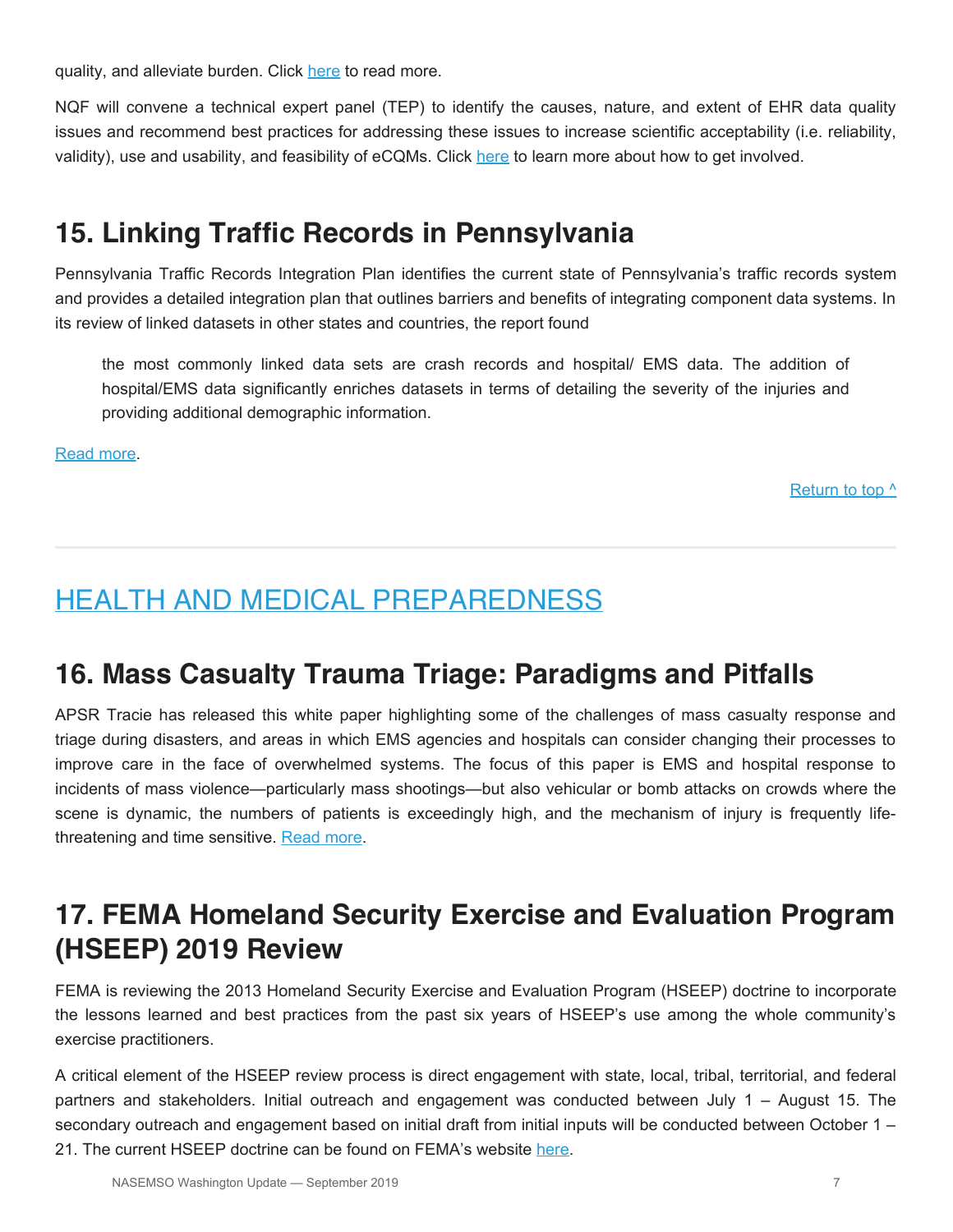## **18. Call for Abstracts: 2020 Preparedness Summit**

The abstract submission period for the [2020 Preparedness Summit](http://www.preparednesssummit.org/home) (March 31-April 3, 2020; Dallas, TX) is officially open! A whole and fully functioning national security system is only as strong as its weakest component. That's why this year's theme, *Fixing Our Fault Lines: Addressing Systemic Vulnerabilities*, will focus on methods to identify systemic weaknesses and highlight tools and policies that can empower all communities, and particularly the ones that are most vulnerable, to address those weaknesses and become more resilient. Abstracts must be submitted by September 17. Read more information on the submission process [here](http://www.preparednesssummit.org/abstract-info425).

## **19. Mass Attacks in Public Spaces**

Between January and December 2018, 27 incidents of mass attacks – in which three or more persons were harmed – were carried out in public spaces within the United States. In total, 91 people were killed and 107 more were injured in locations where people should feel safe, including workplaces, schools, and other public areas. The loss of life and traumatic nature of these attacks had a devastating impact on the victims and their families, local communities, and the entire nation.

The violence described in this report is not the result of a single cause or motive. The findings emphasize, however, that we can identify warning signs prior to an act of violence. While not every act of violence will be prevented, this report indicates that targeted violence may be *preventable*, if appropriate systems are in place to identify concerning behaviors, gather information to assess the risk of violence, and utilize community resources to mitigate the risk. [Read more.](https://www.hsdl.org/?view&did=826876)

## **20. National Health Security Preparedness Index**

The United States experienced one of its most active and expensive years for disasters and emergency events in 2018, with total economic damages exceeding \$91 billion. For an eighth consecutive year, Americans endured more than seven high-consequence natural disasters during the year that exceeded \$1 billion each. Hurricanes, storms, floods, fires, and extreme temperatures touched every region of the country. California's wildfires contributed to record losses from fire in 2018, totaling more than \$24 billion.

Beyond natural disasters, the U.S. faced a myriad of other hazardous events in 2018, including widespread outbreaks of hepatitis A, surging numbers of measles cases, a continuing epidemic of opioid overdose deaths, and tragic episodes of community violence at schools, churches, and other public spaces. The nation's health security enterprise mobilized repeatedly to reduce the incidence of disease, injury, and death in the face of these and many other hazardous events.

Results from the 2019 release of the National Health Security Preparedness Index indicate that readiness for disasters, disease outbreaks, and other emergencies continued to improve in 2018, but current levels of health security remain far from optimal. [Read more](https://nhspi.org/wp-content/uploads/2019/05/NHSPI_2019_Key_Findings.pdf).

## **21. Planning Guidance for a Nuclear Detonation**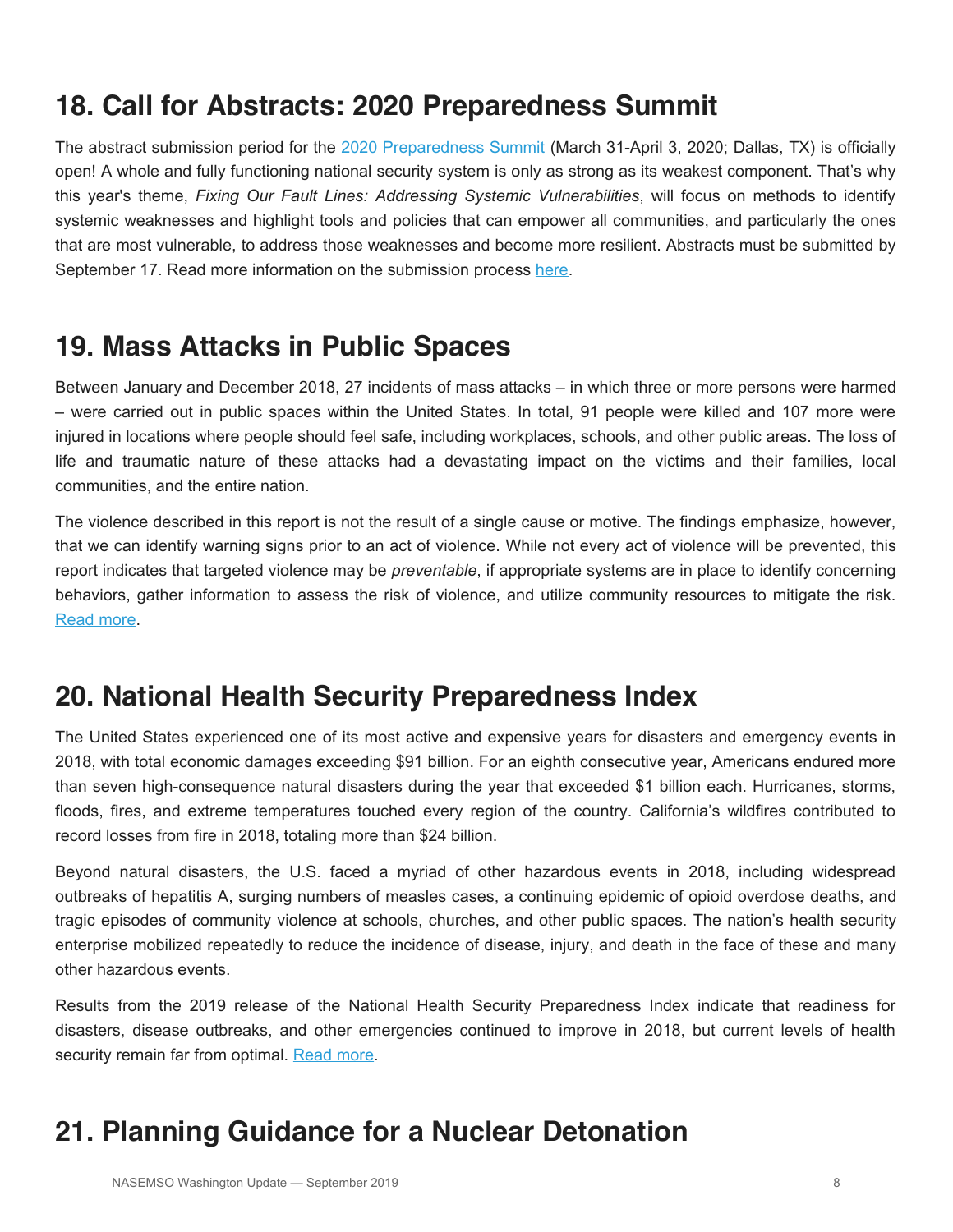This planning guidance is organized in a stepwise manner using terminology and concepts of the National Planning Scenario #1, the National Response Framework, and other technical and policy documents. The planning guidance presents general background information that builds a foundation for specific planning recommendations. [Read](https://www.fema.gov/media-library/assets/documents/24879) [more](https://www.fema.gov/media-library/assets/documents/24879).

## **22. Naval Postgraduate Schools Center for Homeland Defense and Security Multi-Media Annotated Enhancement of Threat Assessment**

The Naval Postgraduate School's Center for Homeland Defense and Security (CHDS) continues with their annual multi-media annotated enhancement of the Worldwide Threat Assessment presented by the Director of National Intelligence (DNI). This 2019 assessment was released by the DNI on January 29th. This threat assessment testimony is one of the most informative top-level products of the U.S. Intelligence Community that is publicly available. [Read more.](https://www.hhs.gov/hipaa/for-professionals/special-topics/emergency-preparedness/decision-tool-overview/index.html)

## **23. FEMA's Planning Considerations: Evacuation and Shelterin-Place Guidance**

FEMA has released *[Planning Considerations: Evacuation and Shelter-in-Place: Guidance for State, Local, Tribal,](https://www.fema.gov/plan) [and Territorial Partners](https://www.fema.gov/plan)*. The document draws upon the collective experience of those partners to provide relevant concepts, principals, and guidance as a resource for emergency managers and planners. Lessons learned from recent disasters, to include hurricanes, wildfires, and floods, have highlighted the value of enacting a zone-phased approach to evacuation and shelter-in-place, enabling jurisdictions to move as few people as necessary. Shelteringin-place populations that are not directly in harm's way, rather than having them evacuate, can help jurisdictions reduce costs and resource requirements, and limit the negative impacts of evacuations, while promoting improved response and quicker re-entry and recovery.

## **24. The Deadliest Flu: The Complete Story of the Discovery and Reconstruction of the 1918 Pandemic Virus**

The 100-year anniversary of the 1918 pandemic and the 10-year anniversary of the 2009 H1N1 pandemic are milestones that provide an opportunity to reflect on the groundbreaking work that led to the discovery, sequencing and reconstruction of the 1918 pandemic flu virus. Read more from CDC [here](https://www.cdc.gov/flu/pandemic-resources/reconstruction-1918-virus.html?deliveryName=DM2873).

## **25. Five-Year Analysis Shows Continued Deficiencies in Antibiotic Development**

The Pew Charitable Trusts has tracked the pipeline of antibiotics in clinical development since 2014 and has aggregated updates into an interactive tool that illustrates trends in the pipeline—as drugs are either approved, discontinued from development, or remain stagnant. This longitudinal assessment underscores the long-standing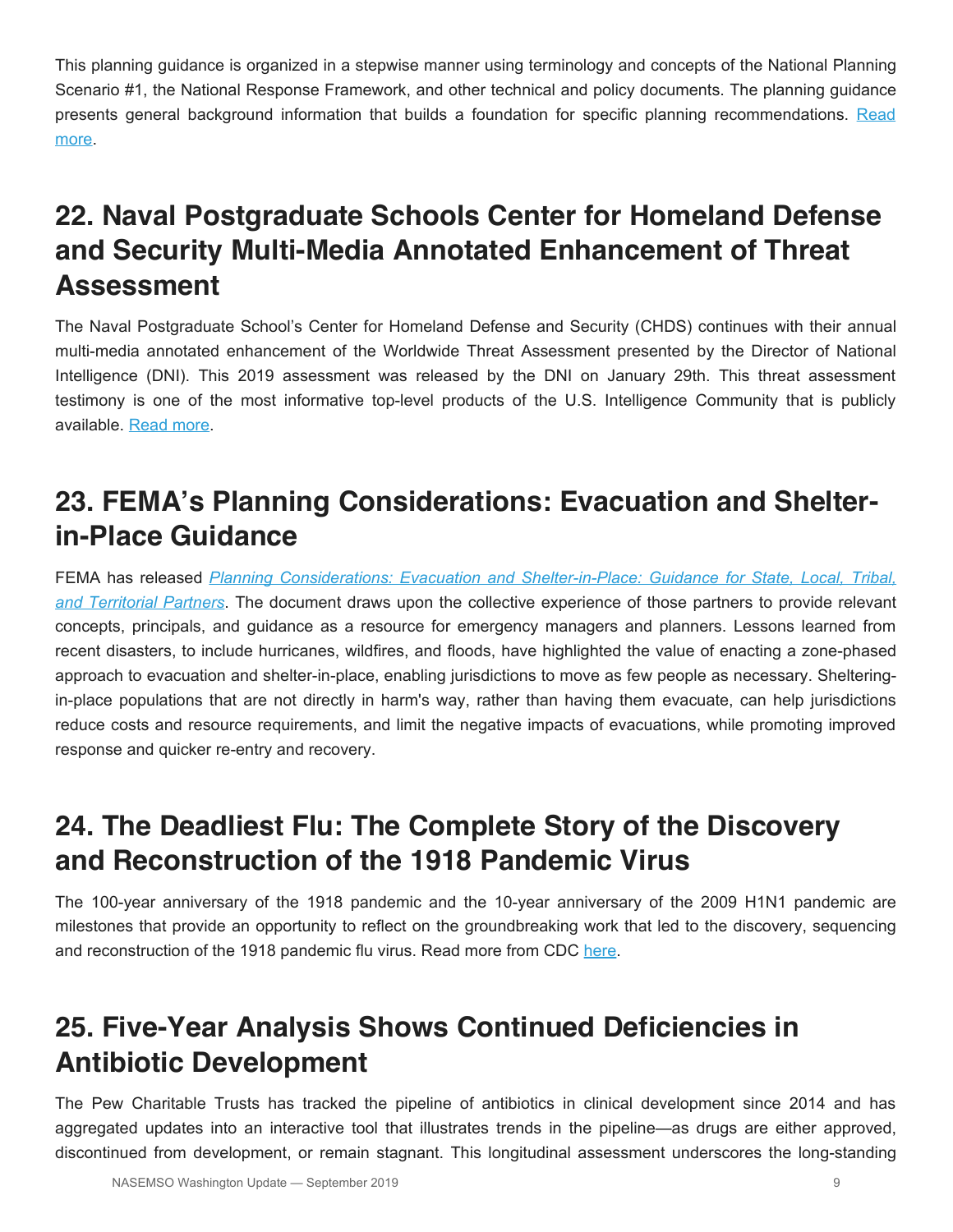concerns of scientists, doctors, public health officials, and other stakeholders regarding the dangerously low number of antibiotics in development to address current and future patient needs, particularly for treating the most urgent bacterial threats, such as Gram-negative pathogens, and those prioritized by the [Centers for Disease Control and](https://www.cdc.gov/drugresistance/biggest_threats.html) [Prevention](https://www.cdc.gov/drugresistance/biggest_threats.html) and the [World Health Organization](https://www.who.int/news-room/detail/27-02-2017-who-publishes-list-of-bacteria-for-which-new-antibiotics-are-urgently-needed). [Read more](https://www.pewtrusts.org/en/research-and-analysis/data-visualizations/2019/five-year-analysis-shows-continued-deficiencies-in-antibiotic-development).

## **26. The Current Ebola Outbreak and the U.S. Role: An Explainer**

The Henry J Kaiser Family Foundation issued a [report](https://www.kff.org/global-health-policy/issue-brief/the-current-ebola-outbreak-and-the-u-s-role-an-explainer/) outlining the current ebola outbreak in the Democratic Republic of Congo (DRC) and the role of the United States.

## **27. Chemical Suicides: Risk to Emergency Responders**

The Department of Health and Human Services Chemical Hazards Emergency Medical Management (CHEMM) offers [Chemical Suicides: The Risk to Emergency Responders](https://chemm.nlm.nih.gov/chemicalsuicide.htm). The webpage lists toxic gases commonly seen at these incidents and response considerations when managing size up, securing the scene, decontamination, air monitoring and officer safety. CHEMM also offers links to resources from other organizations.

Return to top  $\wedge$ 

## <span id="page-9-0"></span>PEDIATRIC EMERGENCY CARE

### **28. Children Count in Disasters**

Children are growing up in a world affected by more frequent and intense disasters. The Natural Hazards Center and the Centers for Disease Control and Prevention partnered to provide to a wide audience a special collection of recent research on children and disasters. This collection includes original briefs from experts in public health, medicine, psychology, sociology, urban planning, and other disciplines. Read the articles in the series [Children and](https://hazards.colorado.edu/news/research-counts/special-collection/children-and-disasters?deliveryName=USCDC_964-DM6535) [Disasters Special Collection.](https://hazards.colorado.edu/news/research-counts/special-collection/children-and-disasters?deliveryName=USCDC_964-DM6535)

### **29. EMSC Program Reauthorization Act of 2019**

Both the House and the Senate passed [H.R. 776,](https://www.congress.gov/bill/116th-congress/house-bill/776) the EMSC Program Reauthorization Act of 2019, extending the authorization for the EMSC program for another 5 years, until 2024. Congress acted just like they did five years ago to extend the program ahead of schedule (the authorization was set to expire on Sept. 30). H.R. 776 was signed into law by the President on August 22, 2019.

## **30. NHTSA SCI Releases Report on 2016 Crash**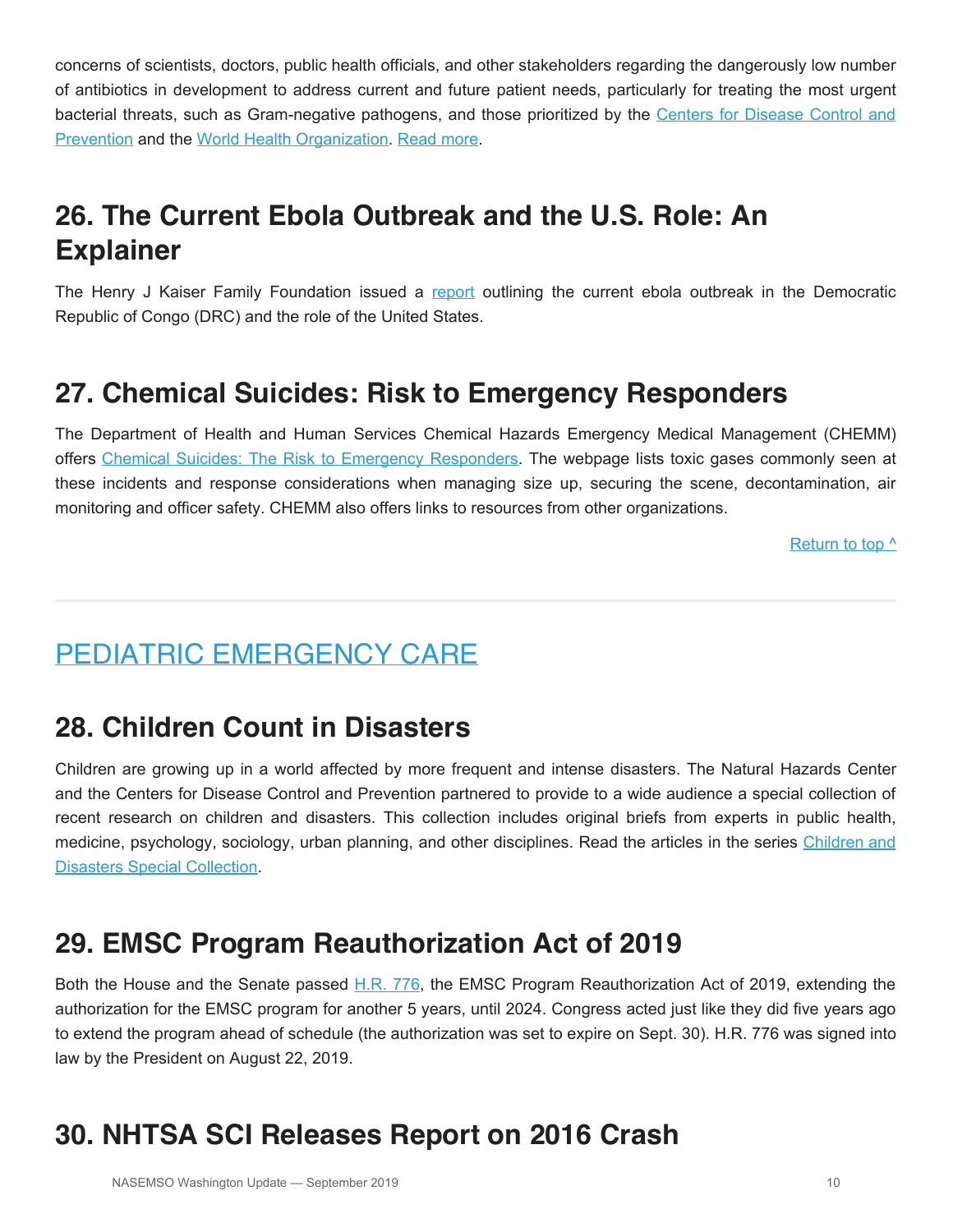NHTSA Special Crash Investigations (SCI) released their report on a 2016 Albuquerque ambulance crash involving a 6-week old patient ejected from an incubator. The rollover crash occurred at an urban intersection when the ambulance was traveling with lights and sirens activated. Read the July 2019 published report [here.](https://crashstats.nhtsa.dot.gov/Api/Public/ViewPublication/812726)

Return to top  $\wedge$ 

## <span id="page-10-0"></span>RURAL EMS **31. Rural Community Ambulance Agency Transformation Resources**

A new resource is available from the Technical Assistance and Services Center (TASC), a program of the National Rural Health Resource Center.

[Rural Community Ambulance Agency Transformation](https://www.ruralcenter.org/tasc/rural-community-ambulance-agency-transformation) consists of a self-assessment and associated resource collections in the areas of the [Critical Access Hospital Blueprint for Performance Excellence](https://www.ruralcenter.org/resource-library/cah-blueprint-for-performance-excellence), adapted specifically for rural ambulance agencies, from the Baldrige Excellence Framework for Health Care. Leaders are encouraged to complete the assessment periodically to monitor their progress and receive updated resources to guide their continued journey. The self-assessment and resource collections include:

- [Leadership](https://www.ruralcenter.org/tasc/rural-community-ambulance-agency-transformation/ems-leadership)
- [Strategic Planning](https://www.ruralcenter.org/tasc/rural-community-ambulance-agency-transformation/ems-strategic-planning)
- [Patients, Partners, and the Community](https://www.ruralcenter.org/tasc/rural-community-ambulance-agency-transformation/ems-patients-partners-and-the-community)
- [Data, Collection, Management, and Analysis](https://www.ruralcenter.org/tasc/rural-community-ambulance-agency-transformation/ems-data-collection-management-and-analysis)
- [Operations and Processes](https://www.ruralcenter.org/tasc/rural-community-ambulance-agency-transformation/ems-operations-and-processes)
- [Workforce](https://www.ruralcenter.org/tasc/rural-community-ambulance-agency-transformation/ems-workforce)
- [Outcomes and Impact](https://www.ruralcenter.org/tasc/rural-community-ambulance-agency-transformation/ems-outcomes-and-impact)

## **32. NPR Interviews Wyoming EMS Director on Rural EMS**

Wyoming EMS Director and NASEMSO President-Elect Andy Gienapp was interviewed on NYC public radio about the impact of hospital closures on rural EMS. Read more and listen to the show [here](https://www.wnycstudios.org/story/rural-communities-struggle-continue-providing-emergency-medical-services).

Return to top  $\wedge$ 

## <span id="page-10-1"></span>INDUSTRY NEWS

## **33. Distracted Driving a Threat to First Responders**

According to a survey released by the [National Safety Council](https://www.nsc.org/) and the [Emergency Responder Safety Institute](https://www.respondersafety.com/), 71 percent of U.S. drivers take photos or videos when they see an emergency vehicle on the side of the road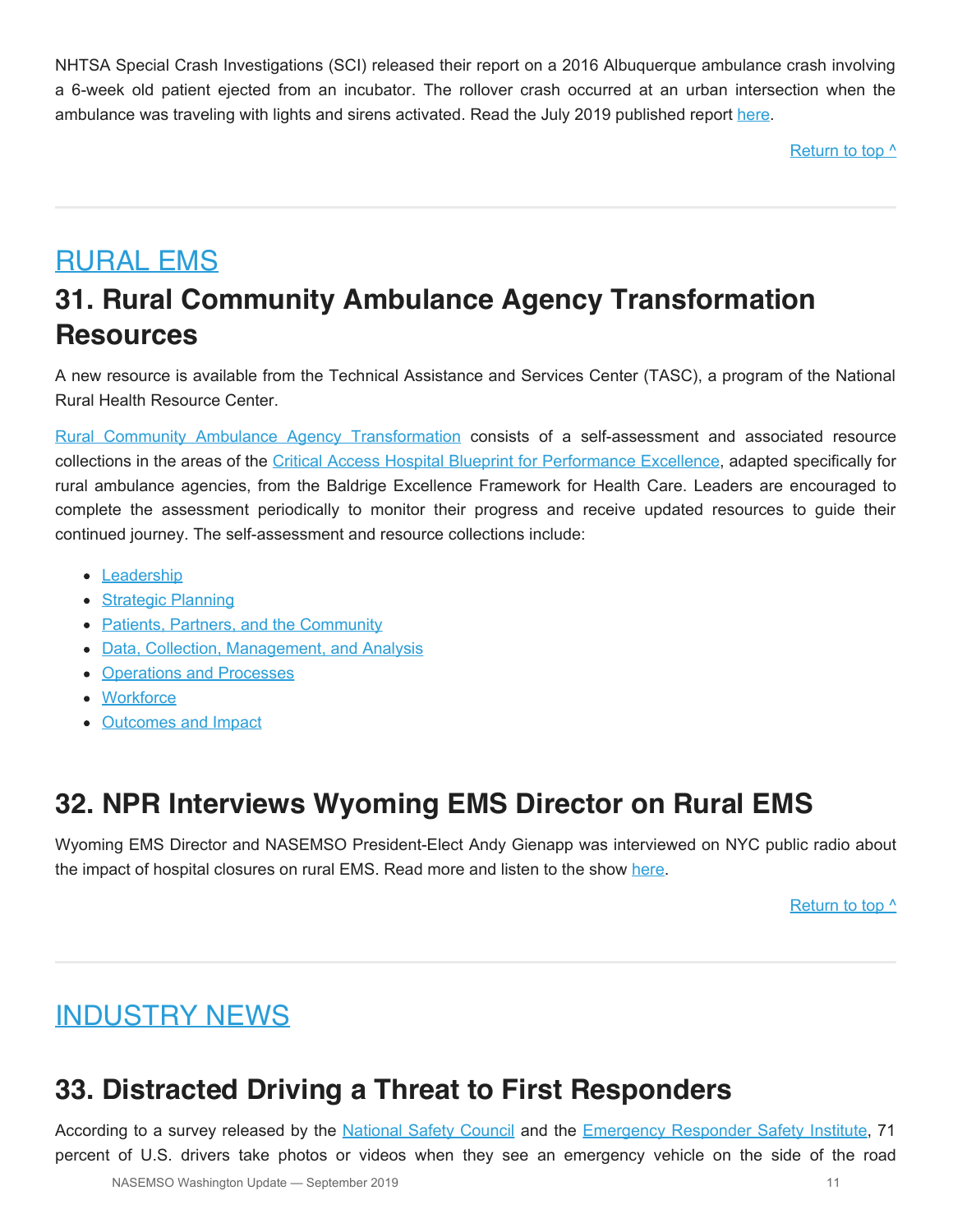## <span id="page-11-0"></span>RESOURCE SPOTLIGHT

## **34. Preventing Suicide Among Emergency First Responders**

The Department of Homeland Security (DHS) Emergency Management and Response - Information Sharing and Analysis Center (EMR-ISAC) published this list of suicide prevention resources for first responders in [The InfoGram.](https://content.govdelivery.com/attachments/USDHSFACIR/2019/08/09/file_attachments/1264000/The%20InfoGram%20-%20August%208,%202019.pdf)

- [Fire/EMS Helpline](https://www.nvfc.org/fireems-helpline/): 1-888-731-FIRE (3473)
- [CopLine:](http://www.copline.org/) 1-800-267-5463, available for the United States and Canada
- [National Suicide Prevention Lifeline:](https://suicidepreventionlifeline.org/) 1-800-273-TALK (8255)
- [Law Enforcement Suicide Prevention and Awareness,](https://www.theiacp.org/resources/document/law-enforcement-suicide-prevention-and-awareness) International Association of Chiefs of Police
- [Share the Load program](https://www.nvfc.org/programs/share-the-load-program/), National Volunteer Fire Council.
- [Center for Firefighter Behavioral Health](http://www.pocketpeer.org/).
- **[First Responder Lifeline substance abuse counseling services](https://americanaddictioncenters.org/fire-services), American Addiction Centers.**
- **[Everyone Goes Home resources,](https://www.everyonegoeshome.com/2017/02/08/prevent-firefighter-suicides/) National Fallen Firefighter Foundation.**
- Topic: [Suicide in the Fire Service,](http://rudermanfoundation.org/white_papers/police-officers-and-firefighters-are-more-likely-to-die-by-suicide-than-in-line-of-duty/) U.S. Fire Administration.

### **35. TRAIN Learning Network Offers Free Courses**

The Public Health Foundation's **[TRAIN.org](https://www.train.org/main/welcome) learning management system offers thousands of free courses across a** range of topic areas. Available training dates and registration can be secured through [TRAIN.org](https://www.train.org/main/welcome) for courses for all levels of experience. Public health preparedness professionals who are early in their careers may be interested in exploring two targeted preparedness trainings, which guide the learner through a series of modules to introduce key preparedness concepts.

- Click [here](https://www.train.org/cdctrain/training_plan/1809?deliveryName=DM5179) to access the Basics of Public Health Preparedness training plan.
- Click [here](https://www.train.org/cdctrain/training_plan/2177?deliveryName=DM5179) to access the Foundations of Public Health Preparedness training plan.

### **36. Resilience Against Ransomware**

The recent ransomware attacks targeting systems across the country are the latest in a string of attacks affecting state and local government partners. The growing number of such attacks highlights the critical importance of making cyber preparedness a priority and taking the necessary steps to secure our networks against adversaries. Prevention is the most effective defense against ransomware.

### **Three Steps for Resilience Against Ransomware:**

**1. Back-Up Your Systems – Now (and Daily)**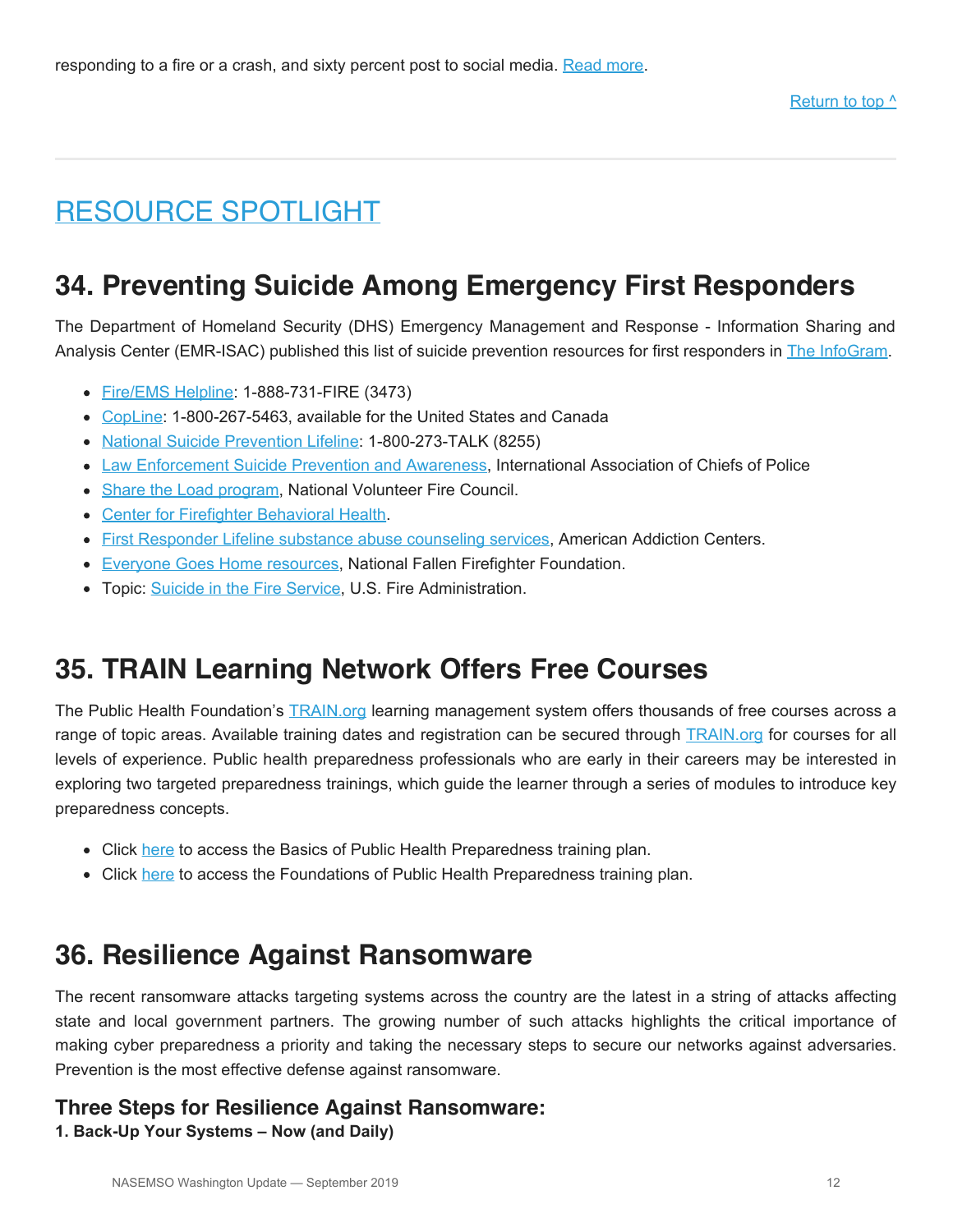Immediately and regularly back up all critical agency and system configuration information on a separate device and store the backups offline, verifying their integrity and restoration process. If recovering after an attack, restore a stronger system than you lost, fully patched and updated to the latest version.

### **2. Reinforce Basic Cybersecurity Awareness and Education**

Ransomware attacks often require the human element to succeed. Refresh employee training on recognizing cyber threats, phishing and suspicious links - the most common vectors for ransomware attacks. Remind employees of how to report incidents to appropriate IT staff in a timely manner, which should include out-of-band communication paths.

#### **3. Revisit and Refine Cyber Incident Response Plans**

Agencies must have a clear plan to address attacks when they occur, including when internal capabilities are overwhelmed. Make sure response plans include how to request assistance from external cyber first responders, such as state agencies, CISA and the MS-ISAC, in the event of an attack.

Additional Resources

- [MS-ISAC Security Primer on Ransomware](https://www.cisecurity.org/white-papers/ms-isac-security-primer-ransomware/)
- [CISA Tip Sheet on Ransomware](https://www.us-cert.gov/Ransomware)
- [NGA Disruption Response Planning Memo](https://www.nga.org/wp-content/uploads/2019/04/IssueBrief_MG.pdf)
- [NASCIO Cyber Disruption Planning Guide](https://www.nascio.org/Portals/0/Publications/Documents/2016/NASCIO_CyberDisruption_072016.pdf)

## **37. Webinar on NFPA 3000: A Community Approach to Planning for Active Shooter/Hospital Events**

On May 1, 2018 the National Fire Protection Association (NFPA) released a standard to help communities mange the growing number of mass casualty incidents, including active shooters that continue to occur throughout our nation and the world. The first of its kind, NFPA 3000 was developed to help communities with unified planning, response and recovery. NFPA 3000TM(PS) was developed by a 50-member Technical Committee that includes representatives from law enforcement, fire, EMS, facility safety and security, hospitals, universities, private businesses, and federal agencies. This body of knowledge provides the framework that enables communities to establish comprehensive plans, policies, procedures and guidelines for managing ASHER events. The webinar is free for American Trauma Society members and \$15 for non-members. NASEMSO members may also access the webinar for free— review the members list digest for the code or contact [Kathy Robinson](mailto:robinson@nasemso.org). [Register here](http://ats.mycrowdwisdom.com/diweb/catalog/item/id/4659915/q/t%3D47057&n%3D1&c%3D607).

## **38. Webinar on Social Media Monitoring in Public Health Emergencies**

The National Association of County and City Health Officials (NACCHO) and the New York City Department of Health offer a recording of the webinar [Social Media Monitoring in Public Health Emergencies](http://essentialelements.naccho.org/event/2019-public-health-communications-webinar-series-social-media-monitoring-in-public-health-emergencies), showing viewers the benefits of social media when monitoring and responding to the spread of (mis)information during public health emergencies.

This 2-hour webinar recording describes the importance of being aware of public sentiment during a public health emergency. It identifies how to use social media bidirectionally to both provide updates and collect public feedback, and shares scalable approaches for managing social media monitoring regardless of organizational budget. This is a NASEMSO Washington Update — September 2019 13<br>
13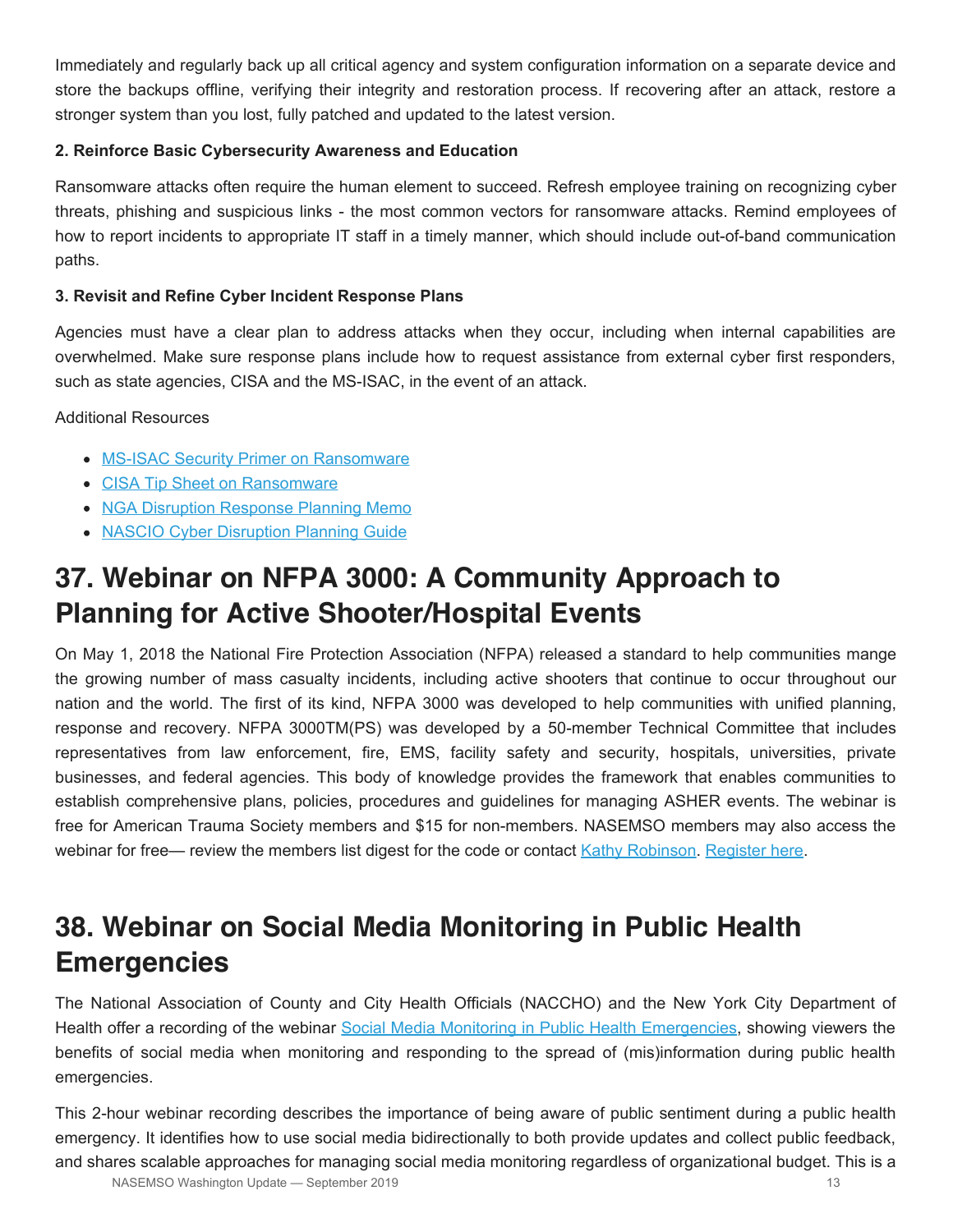recorded webinar, originally part of a multi-part series to help local health departments build capacity to engage in public health communication. Registration is required to view the recording.

Return to top  $\wedge$ 

## <span id="page-13-0"></span>UPCOMING EVENTS

*Send calendar events to [robinson@nasemso.org](mailto:robinson@nasemso.org?subject=Calendar%20Event%20for%20Washington%20Update)*

### [EARTH EX 2019](https://www.eiscouncil.org/EarthEx.aspx)

August 21, 2019 – October 31, 2019

[NASEMSO Western Plains Region Meeting](https://nasemso.org/news-events/events/event/western-plains-regional-conference/)

September 23-25, 2019 in Kansas City, MO

[Emergency Nurses Association Annual Meeting](https://www.ena.org/)

September 29, 2019 – October 2, 2019 in Austin, TX

[NASEMSO West Region Meeting](https://nasemso.org/news-events/events/event/west-region-meeting/)

October 1-3, 2019 in Portland, OR

[2019 FARB Regulatory Law Seminar](https://farb.imiscloud.com/SharedContent/Events/Event_Display.aspx?EventKey=53760707-9e16-429e-ab6a-d991179bdca7&iSearchResult=true&WebsiteKey=6d5eb519-6383-47f7-b4d0-addc7060cddf)

October 3-6, 2019 in St Louis, MO

[EMS World Expo](http://www.emsworldexpo.com/)

October 14-18, 2019 in New Orleans, LA

[American College of Emergency Physicians Annual Meeting](https://www.acep.org/)

October 27-30, 2019 in Denver, CO

[American College of Surgeons Clinical Congress](https://www.facs.org/clincon2018)

October 27-31, 2019 in San Francisco, CA

[NASEMSO South Region Meeting](https://nasemso.org/news-events/events/event/south-region-meeting/)

October 29-30, 2019 in Georgetown, TX

[NASEMSO East Region Meeting](https://nasemso.org/news-events/events/event/east-region-nasemso-meeting/)

October 30, 2019 in Burlington, VT

[American Public Health Association's Annual Meeting and Expo](https://www.apha.org/events-and-meetings/annual/registration-information)

November 2-6, 2019 in Philadelphia, Pennsylvania

[Air Medical Transport Conference](http://aams.org/education-meetings/)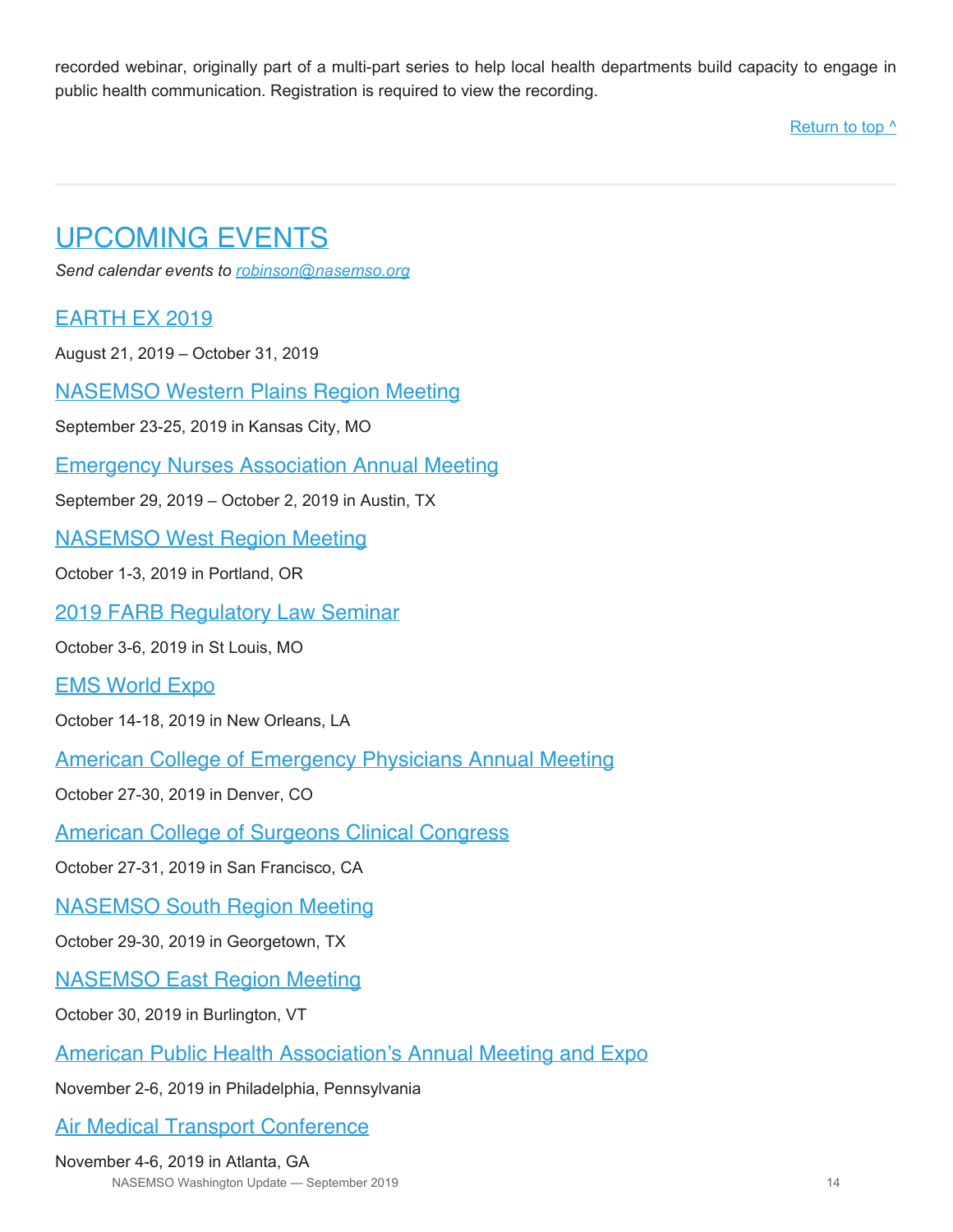[American Ambulance Association Annual Meeting](https://annual.ambulance.org/)

November 4-6, 2019 in Nashville, TN

[Virginia EMS Symposium \(40th Anniversary\)](http://www.vdh.virginia.gov/emergency-medical-services/ems-symposium/)

November 6-10, 2019 in Norfolk, VA

[IAEM EMEX and Annual Conference](https://iaemconference.info/2019/)

November 15-20, 2019 in Savannah, Georgia

[National Association of State EMS Officials Annual Meeting](http://www.nasemso.org/)

June 15-18, 2020 in Reno, NV

See more EMS Events on the [NASEMSO Calendar.](https://nasemso.org/news-events/events/)

[Return to top ^](#page-0-0)

Please use these links to access monthly course schedules and registration info related to:

- [NAEMSE Instructor Course Level 1](http://naemse.org/?page=LVL1InstructorCourse)
- [NAEMSE Instructor Course Level 2](http://naemse.org/?page=LVL2InstructorCourse)
- [CAAHEP Accreditation Update & Evaluating Student Competency Workshops](http://naemse.org/?page=coaemsp)
- [NAEMSE/NREMT Regional Scenario Development Workshops](http://naemse.org/?page=nremt)